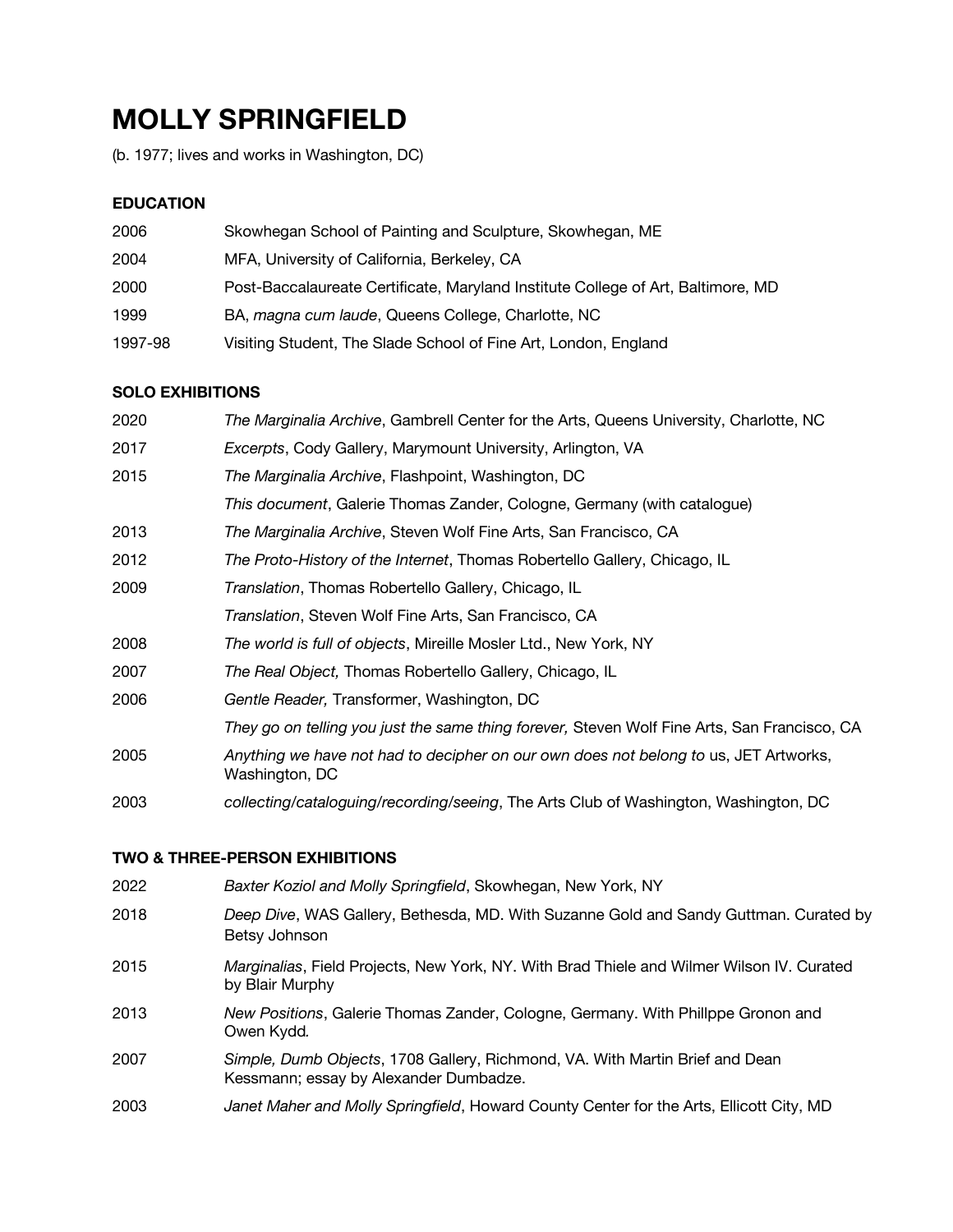## **SELECTED GROUP EXHIBITIONS**

| 2020 | BOOKS, Galerie Thomas Zander, Cologne, Germany                                                                                                                                                                                                                                                                                                                                                          |
|------|---------------------------------------------------------------------------------------------------------------------------------------------------------------------------------------------------------------------------------------------------------------------------------------------------------------------------------------------------------------------------------------------------------|
| 2019 | Dialogues, STABLE, Washington, DC. Curated by Jordan Amirkhani                                                                                                                                                                                                                                                                                                                                          |
|      | Assembly 2019, Arlington Arts Center, Arlington, VA. Curated by Blair Murphy                                                                                                                                                                                                                                                                                                                            |
|      | Incommunicado, Montpelier Arts Center, Laurel, MD                                                                                                                                                                                                                                                                                                                                                       |
|      | Distance, Dorksy Gallery, Long Island City, NY. Curated by Betsy Alwin and Steve Locke                                                                                                                                                                                                                                                                                                                  |
| 2018 | Proust, Williams Collection, Wellesley, MA. Curated by Rachael Arauz                                                                                                                                                                                                                                                                                                                                    |
|      | MICA Alumni Biennial Exhibition, Maryland Institute College of Art, Baltimore, MD. Curated by<br>Claire Gilman                                                                                                                                                                                                                                                                                          |
|      | Invitational Show, McNamee Gallery, St. Louis University, St. Louis, MO                                                                                                                                                                                                                                                                                                                                 |
|      | Drawing In/Drawing Out, The Phillips Museum of Art, Franklin & Marshall College, Lancaster,<br>PA. Curated by Magnolia Laurie                                                                                                                                                                                                                                                                           |
| 2017 | Camp Artscape, Center for the Arts Gallery, Towson University, Towson, MD. Curated by Erin<br>Lehman and Susan Isaacs                                                                                                                                                                                                                                                                                   |
|      | Dog and Pony Show: A Sondheim Alumni Exhibition, Area 405, Baltimore, MD. Curated by<br>Stewart Watson and Cara Ober                                                                                                                                                                                                                                                                                    |
|      | Greetings from Adams Morgan, DCAC, Washington, DC. Curated by Philip Barlow                                                                                                                                                                                                                                                                                                                             |
|      | Take Note, Savannah College of Art and Design, Savannah, GA. Curated by Amanda York                                                                                                                                                                                                                                                                                                                     |
|      | Click Here, Arlington Arts Center, Arlington, VA. Curated by Kayleigh Kayleigh Bryant-Greenwell                                                                                                                                                                                                                                                                                                         |
| 2016 | Homage, Williams Collection, Wellesley, MA. Curated by Rachael Arauz                                                                                                                                                                                                                                                                                                                                    |
| 2015 | I am a Lie and I am Gold, Yossi Milo Gallery, New York, NY. Curated by Marco Breuer                                                                                                                                                                                                                                                                                                                     |
|      | From Line to Constellation, Granoff Center for the Creative Arts, Brown University, Providence                                                                                                                                                                                                                                                                                                          |
| 2014 | Art=Text=Art: Private Languages/Public Systems, UB Anderson Gallery, University at<br>Buffalo, New York                                                                                                                                                                                                                                                                                                 |
|      | Lists, Traffic Zone, Minneapolis, MN                                                                                                                                                                                                                                                                                                                                                                    |
| 2013 | Drawing Time, Reading Time, The Drawing Center, New York, NY. Curated by Claire Gilman                                                                                                                                                                                                                                                                                                                  |
|      | Autocorrect, Josée Bienvenu Gallery, New York, NY                                                                                                                                                                                                                                                                                                                                                       |
|      | Chick Lit: Revised Summer Reading, Tracy Williams, Ltd., New York, NY. Curated by Pilar<br>Vahey and Molly Rand                                                                                                                                                                                                                                                                                         |
| 2012 | Graphite, Indianapolis Museum of Art, Indianapolis, IN. Curated by Sarah Urist Green                                                                                                                                                                                                                                                                                                                    |
|      | Falling Through Space Drawn by the Line, University of Buffalo Art Gallery, Center for the<br>Arts, Buffalo, NY. Curated by Sandra Firmin and Joan Linder                                                                                                                                                                                                                                               |
| 2011 | Art=Text=Art: Works by Contemporary Artists, selections from the Sally & Wynn<br>Kramarsky Collection, Harnett Museum of Art, University of Richmond Museums,<br>Richmond, VA. Curated by N. Elizabeth Schlatter. Traveled to Zimmerli Art Museum at<br>Rutgers University, New Brunswick, NJ (2012) and Hafnarborg: The Hafnarfjordur Centre<br>of Culture and Fine Art, Hafnarfjörður, Iceland (2013) |
|      | In-and outside-writing, Voorkamer, Lier, Belgium                                                                                                                                                                                                                                                                                                                                                        |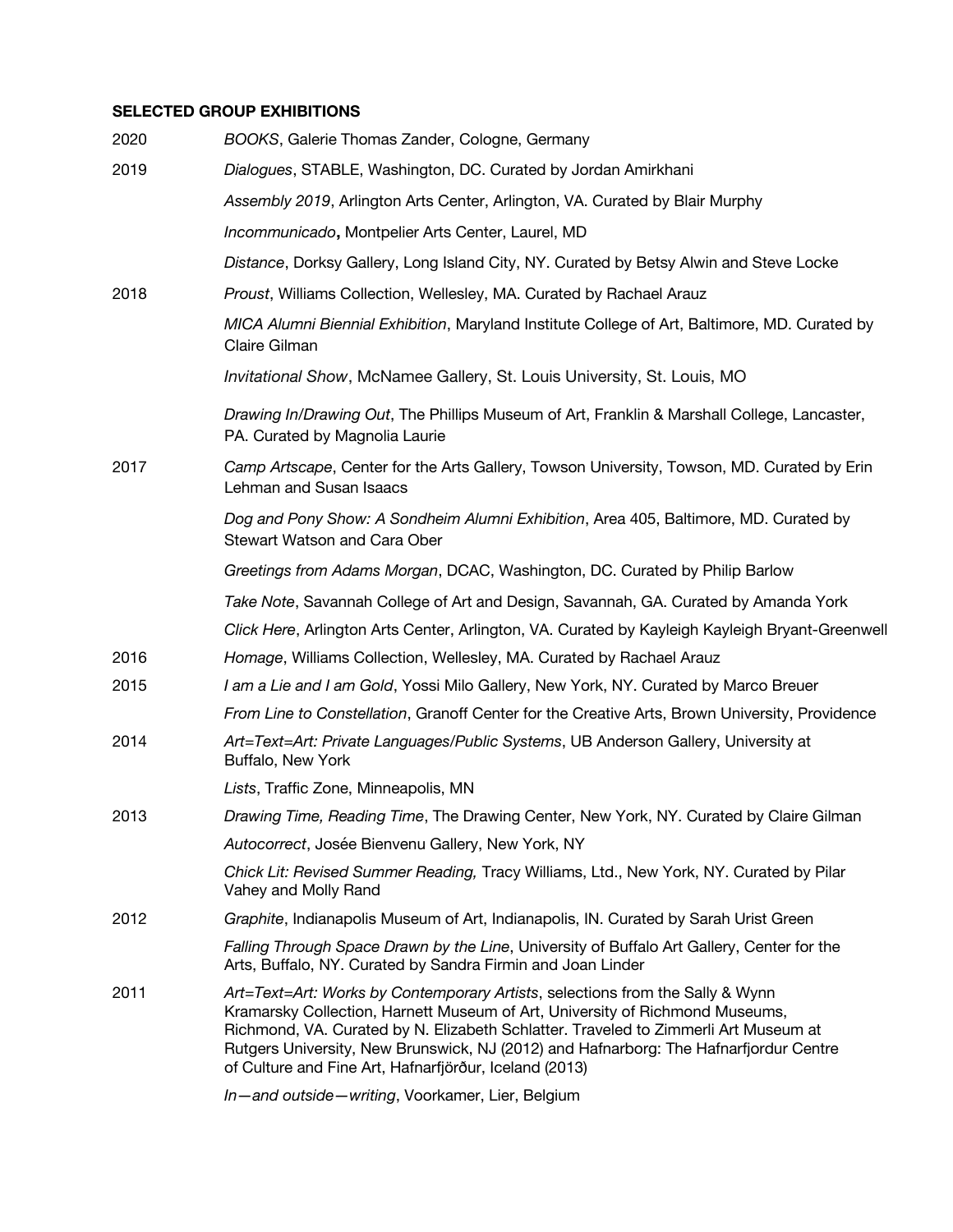|      | Out of Print, Mercer Union, Centre for Contemporary Art, Toronto, Canada                                                                                                                                                                                                                                                                                                                                                                                                                                                                                                                                                                                  |
|------|-----------------------------------------------------------------------------------------------------------------------------------------------------------------------------------------------------------------------------------------------------------------------------------------------------------------------------------------------------------------------------------------------------------------------------------------------------------------------------------------------------------------------------------------------------------------------------------------------------------------------------------------------------------|
| 2010 | False Documents and Other Illusions, Portland Museum of Art, Portland, ME                                                                                                                                                                                                                                                                                                                                                                                                                                                                                                                                                                                 |
|      | Observant, ISE Cultural Foundation, New York, NY. Curated by Vicki Sher.                                                                                                                                                                                                                                                                                                                                                                                                                                                                                                                                                                                  |
|      | Beyond Text and Image: The Book as Art, Washington and Lee University, Lexington, VA                                                                                                                                                                                                                                                                                                                                                                                                                                                                                                                                                                      |
|      | On/Off the Grid, Irvine Contemporary, Washington, DC                                                                                                                                                                                                                                                                                                                                                                                                                                                                                                                                                                                                      |
| 2009 | The Drawing Room, Mireille Mosler, Ltd., New York, NY                                                                                                                                                                                                                                                                                                                                                                                                                                                                                                                                                                                                     |
|      | The Janet and Walter Sondheim Prize Finalist, Baltimore Museum of Art, Baltimore MD<br>Selected as one of six finalists for exhibition at the Baltimore Museum of Art by Elisabeth<br>Sussman (The Whitney), Valerie Cassel Oliver (Contemporary Art Museum, Houston) and<br>Ellen Harvey (artist)                                                                                                                                                                                                                                                                                                                                                        |
| 2008 | Tuttle, David Castillo Gallery, Miami, FL                                                                                                                                                                                                                                                                                                                                                                                                                                                                                                                                                                                                                 |
|      | The Janet and Walter Sondheim Prize Finalists, Baltimore Museum of Art, Baltimore, MD<br>Selected as one of six finalists for exhibition at the Baltimore Museum of Art by Laura<br>Hoptman (New Museum of Contemporary Art), Darby English (University of Chicago) and<br>Mickalene Thomas (artist)                                                                                                                                                                                                                                                                                                                                                      |
|      | Idiolects, BROWN Gallery, London, England. Curated by Lumi Tan                                                                                                                                                                                                                                                                                                                                                                                                                                                                                                                                                                                            |
|      | At Arm's Length, NurtureArt, Brooklyn, NY. Curated by Julie McKim and Lauren Dickens                                                                                                                                                                                                                                                                                                                                                                                                                                                                                                                                                                      |
|      | Lie to the Eye, Bakersfield Museum of Art, Bakersfield, CA                                                                                                                                                                                                                                                                                                                                                                                                                                                                                                                                                                                                |
| 2007 | Leaded: The Materiality and Metamorphosis of Graphite, Joel and Lila Harnett Museum,<br>University of Richmond Museums, Richmond, VA, Curated by N. Elizabeth Schlatter.<br>Traveled through 2009 to The Art Museum of South Texas, Corpus Christi, TX;<br>Memorial Art Gallery of the University of Rochester, Rochester, NY; Yellowstone Art<br>Museum, Billings, MT; and The Palmer Museum of Art, Pennsylvania State University,<br>State College, PA; Western Washington University Gallery, Bellingham, WA; Salina Art<br>Center, Salina, KS; Baum Gallery of Fine Art, University of Central; Dean Lesher Center<br>for the Arts, Walnut Creek, CA |
| 2006 | Text Formed Drawing, Contemporary Art Galleries, University of Connecticut, Storrs.<br>Curated by Barry Rosenberg                                                                                                                                                                                                                                                                                                                                                                                                                                                                                                                                         |
|      | Private Viewing, Leroy Neiman Gallery, Columbia University, New York, NY. Curated by<br>Amy Canonico, Jane Innis & Marina Chao, Whitney/Columbia Curatorial Studies<br>Program                                                                                                                                                                                                                                                                                                                                                                                                                                                                            |
|      | Well Read, NurtureArt, Brooklyn, NY. Curated by Christopher Howard                                                                                                                                                                                                                                                                                                                                                                                                                                                                                                                                                                                        |
| 2005 | Circa 75, New Langton Arts, San Francisco, CA                                                                                                                                                                                                                                                                                                                                                                                                                                                                                                                                                                                                             |
|      | Marking Traces, 33 Grand Gallery, Oakland, CA. Curated by Brad Silverstein                                                                                                                                                                                                                                                                                                                                                                                                                                                                                                                                                                                |
|      | Seeded: The Word/The Tree, RKL Gallery, Brooklyn, NY                                                                                                                                                                                                                                                                                                                                                                                                                                                                                                                                                                                                      |
| 2004 | Land of the Free, Jack Hanley Gallery, San Francisco, CA. Curated by Lee Plested                                                                                                                                                                                                                                                                                                                                                                                                                                                                                                                                                                          |
|      | Compass Points, Berkeley Art Museum, Berkeley, CA. Curated by Heidi Zuckerman-Jacobson                                                                                                                                                                                                                                                                                                                                                                                                                                                                                                                                                                    |
|      | The Opening Band, I-5 Gallery, Los Angeles, CA                                                                                                                                                                                                                                                                                                                                                                                                                                                                                                                                                                                                            |
|      | Equivalents and Analogues, Yale University, New Haven, CT                                                                                                                                                                                                                                                                                                                                                                                                                                                                                                                                                                                                 |
| 2003 | Really, Gescheidle Gallery, Chicago, IL. Curated by Tim Lowly                                                                                                                                                                                                                                                                                                                                                                                                                                                                                                                                                                                             |
|      | Profiles: 6 Painters, Worth Ryder Gallery, Berkeley, CA. Curated by Heather Patterson<br>and Holly Haddock                                                                                                                                                                                                                                                                                                                                                                                                                                                                                                                                                |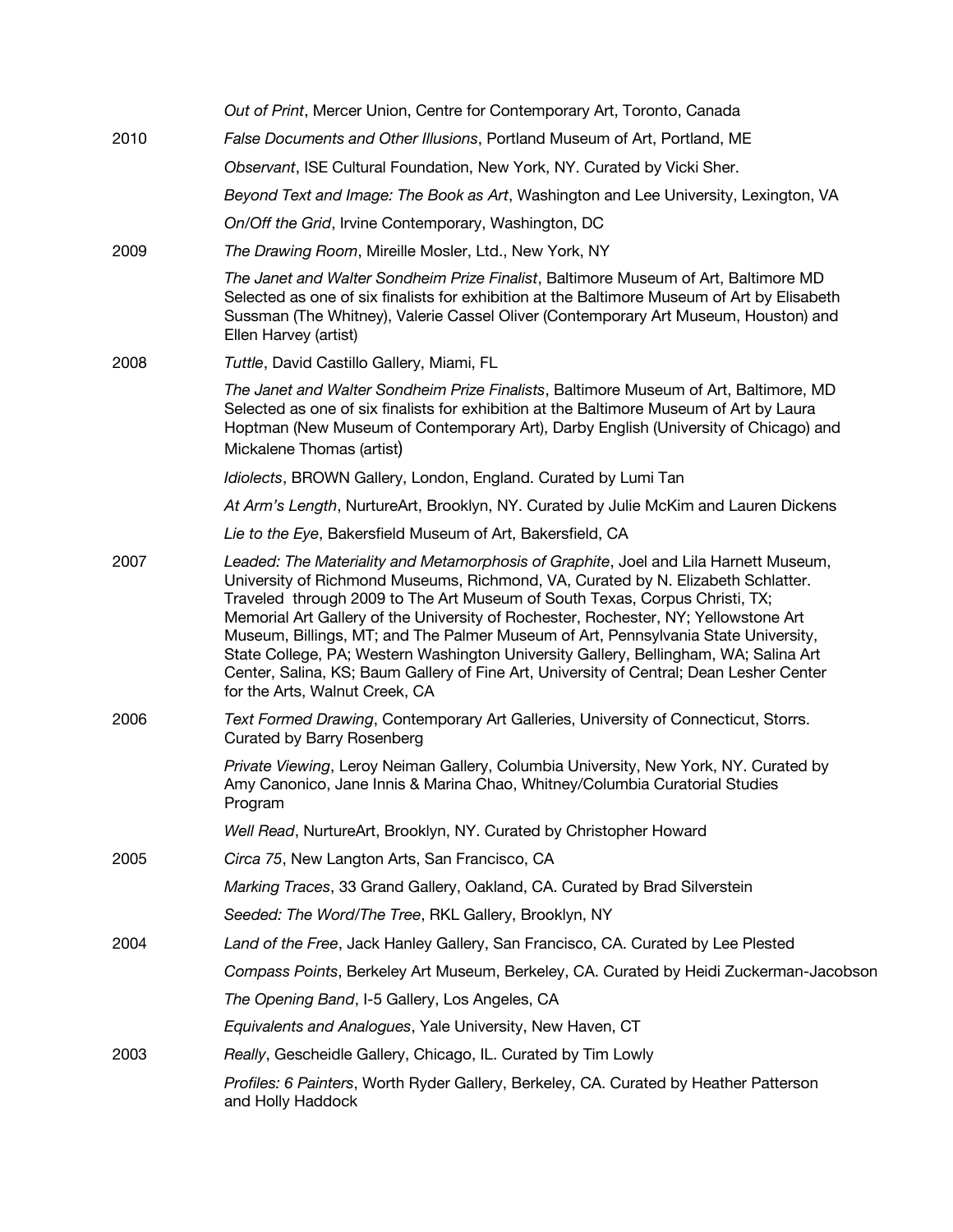2002 *Please Pay Attention*, Worth Ryder Gallery, Berkeley, CA *New Talent IV,* Signal 66, Washington, DC *Savage/Love*, Signal 66, Washington, DC

## **SELECTED BIBLIOGRAPHY**

#### *Books*

| 2020 | Sarah Urist Green, You Are an Artist: Assignments to Spark Creation (Penguin Books, New York)                                                                                                                                                                                         |
|------|---------------------------------------------------------------------------------------------------------------------------------------------------------------------------------------------------------------------------------------------------------------------------------------|
| 2018 | Ellen Mueller, Remixing and Drawing: Sources, Influences, Styles (Routledge Focus, New York)                                                                                                                                                                                          |
| 2014 | The Thing The Book (The Thing Quaterly & Chronicle Books, San Francisco)                                                                                                                                                                                                              |
|      | Invalid Format: An Anthology of Triple Canopy, Volume 3 (Triple Canopy, New York, and<br>Sternberg Press, Berlin)                                                                                                                                                                     |
| 2012 | Invalid Format: An Anthology of Triple Canopy, Volume 2 (Triple Canopy, New York, and<br>Sternberg Press, Berlin)                                                                                                                                                                     |
| 2011 | Lisa Pearson, Ed. It Is Almost That: A Collection of Image + Text Work by Women Artists<br>& Writers (Siglio Press, Los Angeles). Includes projects by Eleanor Antin, Fiona Banner,<br>Louise Bourgeois, Ann Hamilton, Susan Hiller, Adrian Piper, and Sue Williams, among<br>others. |
|      | It Is Almost That (box), limited edition boxed set of ten saddle-stitched artist booklets<br>(Siglio Press, Los Angeles)                                                                                                                                                              |

#### *Articles, Reviews, Catalogue Essays, and Interviews*

| Kriston Capps, Washington Is a Storm, One Piece of Art Can Be Your Anchor,<br><b>WASHINGTON CITY PAPER, January 24</b>                                |
|-------------------------------------------------------------------------------------------------------------------------------------------------------|
| Haley McKey, STABLE Makes Debut, Builds New DC Art Community, ON TAP MAGAZINE,<br>December 7                                                          |
| Tara Bahrampour, A warehouse of their own: DC artists launch a co-working and exhibition<br>space, WASHINGTON POST, October 11                        |
| Yasaman Alipour, I Am a Lie and I am Gold, THE BROOKLYN RAIL, March 4                                                                                 |
| Sarah Urist Green, Molly Springfield: Copy A Copy A Copy, THE ART ASSIGNMENT, PBS<br><b>Digital Studios</b>                                           |
| Mark Jenkins, In the galleries: Molly Springfield, WASHINGTON POST, May 22                                                                            |
| Kriston Capps, Mood Board at Furthermore, WASHINGTON CITY PAPER, February 27                                                                          |
| Lauren Schell Dickens, Molly Springfield: This document, catalogue essay, Galerie Thomas<br>Zander                                                    |
| Zachary Sachs, Drawing Time, Reading Time, ARTFORUM (Online Critics' Picks), December                                                                 |
| Ken Johnson, When How It Looks Matters More Than What It Says: 'Drawing Time,<br>Reading Time' at the Drawing Center, THE NEW YORK TIMES, November 22 |
| Claire Gilman, "Drawing Time, Reading Time," catalogue essay, The Drawing Center                                                                      |
| Brandon Brown, The Marginalia Archive, ART PRACTICAL, February                                                                                        |
| Kenneth Baker, Molly Springfield at Steven Wolf, SAN FRANCISCO CHRONICLE, February 1                                                                  |
|                                                                                                                                                       |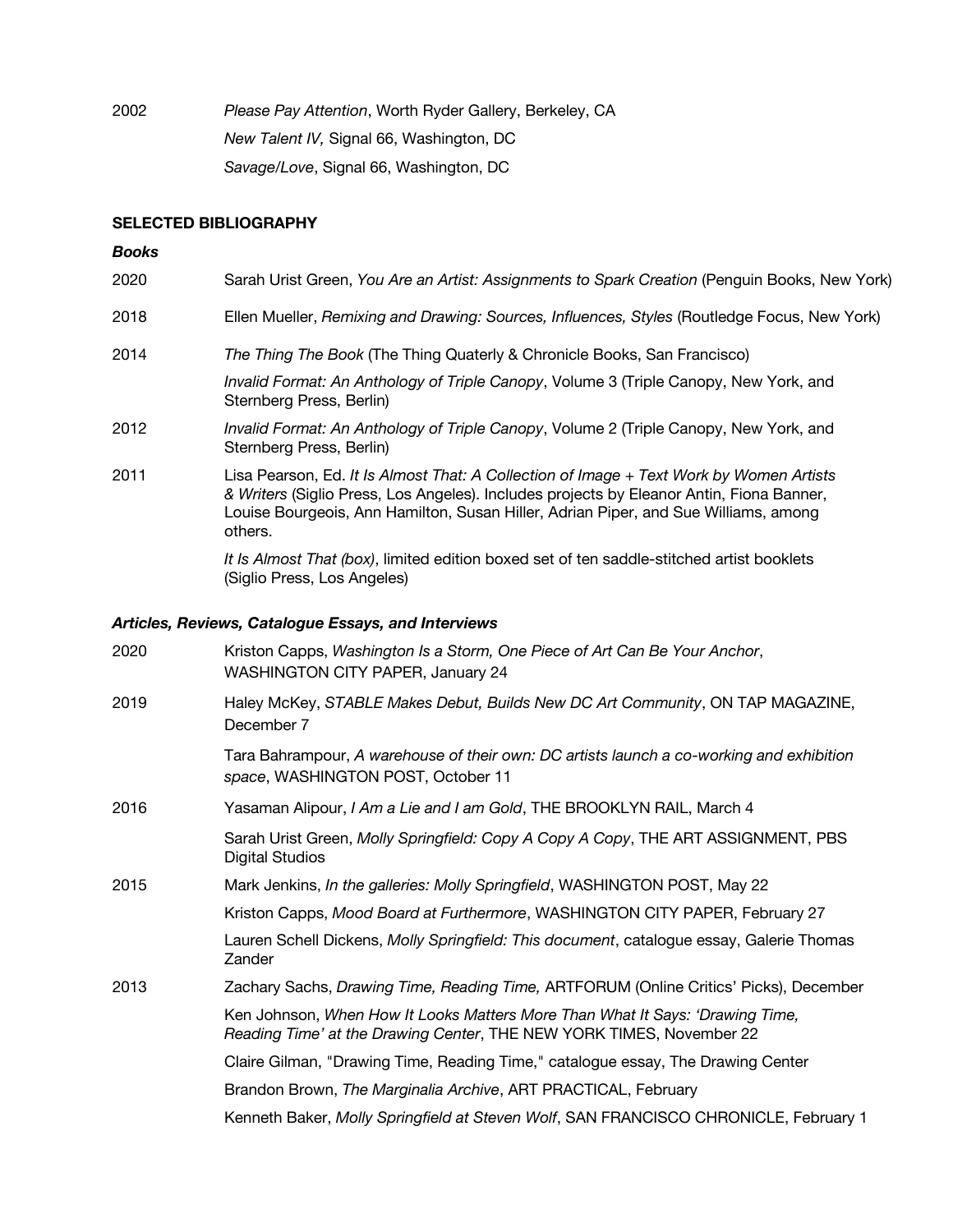|      | Claire Brandon, 'Molly Springfield,' catalogue essay for Graphite, Indianapolis Museum of<br>Art                                                     |
|------|------------------------------------------------------------------------------------------------------------------------------------------------------|
| 2012 | Rachel Wolff, Giving Graphite a Grand Show, THE WALL STREET JOURNAL, Dec. 21                                                                         |
|      | Beth Capper, Molly Springfield at Thomas Robertello Gallery, MODERN PAINTERS, Oct.                                                                   |
|      | R.C. Baker, Art = Text = Art: Works by Contemporary Artists, THE VILLAGE VOICE, Sep.                                                                 |
|      | Randall Miller, Molly Springfield and 'The Proto-History of the Internet', DAILY SERVING,<br>June 28                                                 |
|      | Stacia Yeapanis, OthersPeoplesPixels Interviews Molly Springfield, OPP ARTIST BLOG, May 3                                                            |
| 2011 | John Priestly, ART=TEXT=ART, ART PAPERS, November/December                                                                                           |
|      | Russell Smith, Regarding the book's mortality, and also its surreal charm, THE GLOBE<br>AND MAIL (Toronto), January 12                               |
|      | Sean Prpick, Closing the Book, CBC-Radio Canada, January 31                                                                                          |
| 2010 | Daniel Kany, 'False Documents' is genuinely excellent, PORTLAND PRESS HERALD, Dec. 5                                                                 |
|      | Rob Walker, Art That Sells Itself, THE NEW YORK TIMES MAGAZINE, May 8                                                                                |
|      | Louis Jacobson, 'On/Off the Grid' at Irvine Contemporary, WASHINGTON CITY PAPER, Feb 24                                                              |
| 2009 | Jason Foumberg, Eat Your Words But Don't Go Hungry (Molly Springfield at Thomas<br>Robertello Gallery), NEWCITY ART, September 14                    |
|      | Bret McCabe, The 2009 Sondheim Prize: Molly Springfield, BALTIMORE CITY PAPER, July 8                                                                |
|      | Kenneth Baker, Proust in "Translation" at Wolf, SAN FRANCISCO CHRONICLE, Feb. 28                                                                     |
| 2008 | Looking Back, Goings on About Town, THE NEW YORKER, July 7 & 14                                                                                      |
|      | Lauren O'Neill-Butler, Molly Springfield, ARTFORUM, March                                                                                            |
|      | Andy Kozlowski, Leaded, ART PAPERS, January/February                                                                                                 |
|      | Amoreen Armetta, Molly Springfield, ARTFORUM (Online Critics' Picks), January/February                                                               |
|      | R.C. Baker, Best in Show: Molly Springfield, VILLAGE VOICE, January 2                                                                                |
| 2007 | Alan Artner, Photos spur closer scrutiny of subjects, CHICAGO TRIBUNE, May 4                                                                         |
|      | Craig Drennen, Interview with Molly Springfield, DRAIN MAGAZINE, Issue 8 (Spring)                                                                    |
| 2006 | Peter Winant, Best Bet: Molly Springfield's Gentle Reader, WETA-TV (PBS), November                                                                   |
|      | Jeffry Cudlin, Molly Springfield: Gentle Reader, WASHINGTON CITY PAPER, November 3                                                                   |
|      | Well Read, Goings on About Town, THE NEW YORKER, May 8                                                                                               |
|      | Michael O'Sullivan, Text: Reading Between the Lines, WASHINGTON POST, April 7                                                                        |
|      | Huan Hsu, Text Messaging: With a photocopier and a pencil, Molly Springfield draws<br>meaning from the printed page, WASHINGTON CITY PAPER, March 23 |
|      | Glen Helfand, Knockoffs: Kaz Oshiro and Molly Springfield repurpose your junk, SAN<br>FRANCISCO BAY GUARDIAN, February 22                            |
|      |                                                                                                                                                      |

# *Publications as Author*

| 2021 | To Sit With Absence, catalogue essay for Dean Kessmann: Light Years, Chemical Days,<br>and Digital Seconds, VisArts-Kaplan Gallery |
|------|------------------------------------------------------------------------------------------------------------------------------------|
| 2014 | <i>Excerpts (The Marginalia Archive), Art Papers, March/April</i>                                                                  |

2012 *Tracking Changes*, Triple Canopy: Annotations, June 11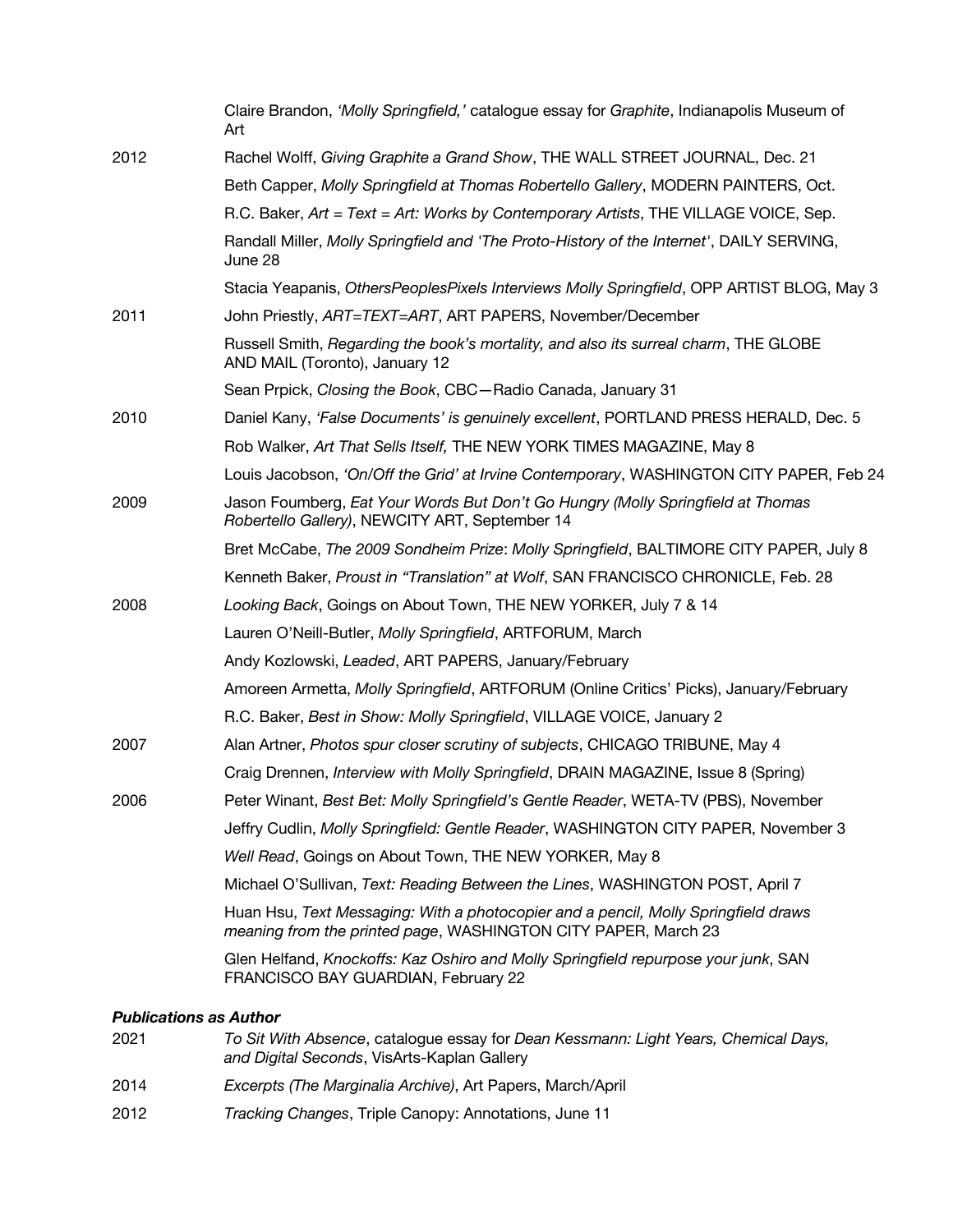| 2011 | Lily Cox-Richard, artist profile, The Studio Visit, June                             |
|------|--------------------------------------------------------------------------------------|
| 2010 | Inside the Mundaneum, Triple Canopy, Issue 8, March (essay on Paul Otlet)            |
| 2007 | Beginnings, Why + Wherefore, curated by Summer Guthery, Lumi Tan, & Nicholas Weist   |
|      | Voices: Molly Springfield, NY Arts Magazine, November (essay on Translation project) |
| 2006 | The Bookshelf: Molly Springfield, College Art Association News, September            |

#### **SELECTED AWARDS & RESIDENCIES**

| 2022 | Collaboration with Student Printers Program, Tamarind Institute, Albuquerue, NM                                     |
|------|---------------------------------------------------------------------------------------------------------------------|
|      | Arts and Humanities Fellowship, D.C. Commission on Arts & Humanities (Also received in<br>2021, 2020, 2019, & 2018) |
| 2016 | Residency, The MacDowell Colony, Peterborough, NH                                                                   |
|      | Residency, The Hambidge Center for the Creative Arts & Sciences, Rabun Gap, GA                                      |
|      | Visual Artist Fellowship, D.C. Commission on Arts & Humanities (Also received in 2015,<br>2014, 2011, & 2009)       |
| 2009 | Finalist, The Trawick Prize, Bethesda Contemporary Art Award                                                        |
| 2008 | Mid-Atlantic Arts Foundation Creative Fellowship                                                                    |
|      | Residency, The Millay Colony for the Arts, Austerlitz, NY                                                           |
| 2006 | Skowhegan Fellowship, Skowhegan School of Painting and Sculpture                                                    |
| 2004 | Eisner Prize for Highest Achievement in the Creative Arts, University of California, Berkeley                       |
| 2004 | Outstanding Graduate Student Instructor Award, University of California, Berkeley                                   |
|      |                                                                                                                     |

- 2003 Full Tuition Grant, University of California, Berkeley
- 2002 Departmental Block Grant, University of California, Berkeley

# **SELECTED PUBLIC LECTURES AND VISITING ARTIST TALKS**

| 2020 | Politics and Prose, Book Event for You Are An Artist, Washington, DC, May 15 (via Crowdcast)              |
|------|-----------------------------------------------------------------------------------------------------------|
|      | Eastern Tennesee State University, Johnson City, TN, May 5 (via Zoom)                                     |
|      | Towson University, Towson, MD, April 20 (via Webex)                                                       |
|      | STABLE, Panel discussion, Dialogues Part 2: Language, Washington, DC, February 1                          |
| 2018 | Phillips Museum, Panel discussion, <i>Drawing In/Drawing Out</i> , Lancaster, PA February 16              |
| 2016 | Arlington Arts Center, The Lawn Chair Artist Talks, Arlington, VA, May 25                                 |
| 2015 | Luce Center for American Art, The Smithsonian American Art Museum, Washington, DC, May 9                  |
|      | Brown University, Panel discussion on artists' libraries at <i>Interrupt 3</i> , Providence, RI, March 13 |
| 2014 | Hillyer Art Space, Millenium Art Salon, Washington, DC, March 1                                           |
| 2012 | Maryland Institute College of Art, Baltimore, MD, March 19                                                |
| 2011 | Calvin College, Grand Rapids, MI, March 30-April 1 (with exhibition)                                      |
| 2010 | McDaniel College, Westminister, MD, October 12                                                            |
|      | Triple Canopy, Panel discussion, Bartleby: A Rereading, Brooklyn, NY, April 25                            |
| 2009 | Transformer, Panel discuccion on artist residencies, Washington, DC, April 16                             |